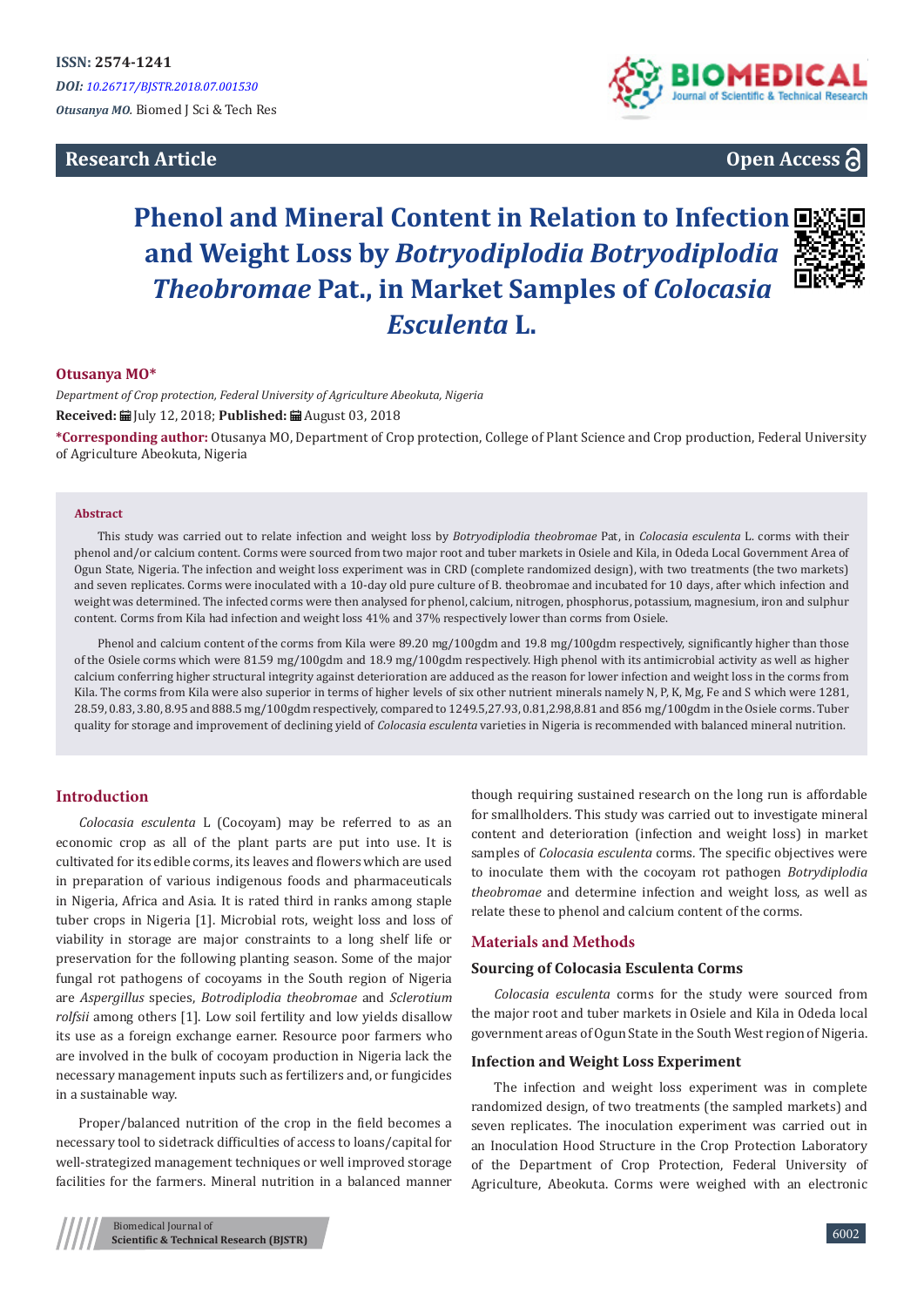balance and then surface sterilized at the point to be inoculated by swabbing with cotton wool dipped in 80% ethanol. Two 4mm diameter cork borers, scalpel and a pair of forceps were surfacesterilized by flaming until red-hot over a lighted spirit flame bottle, and then cooling them, slanted over another cork borer. Holes of about 15mm were made through the surface-sterilized inoculation site of each corm, with the surface-sterilized 4mm cork borer.

The cut tissue was lifted out with the scalpel and forceps. A 4mm agar (potato dextrose agar) disc of a 10-day old pure culture of *Botryodiplodia theobromae* from a 9cm petri-dish, was lifted out with the second sterile cork-borer and placed inside the hole in the corm. The cut-out tissue was then replaced, and the incision sealed with vaseline (petroleum jelly). The inoculated corms were put on surface-sterilized plastic trays. They were then transferred into raised wooden, netted yam storage structures (protected from rain) inside the COLPLANT (College of Plant Science and Crop Production) Screenhouse, in COLPLANT Building, Federal University of Agriculture (FUNAAB), Abeokuta, for a 10-day incubation period. After this the corms were weighed again. The vaseline on the corms was cleared away with spatula and cotton wool. Infected tissue was cut away with a scalpel after the corm had been cut through the inoculation site with a knife, into a preweighed 9-cm petri-dish. The infected tissue weight was measured with an electronic balance.

## **Calculations of Infection and Weight Loss**

Percent infection was calculated with the formula: % Infection  $= (C/A)100$ , where C is corrected weight of infected tissue, and A is weight of corm at the beginning of the experiment. C is calculated from the formula =  $100X/(100-Y)$ , Where x = Weight of infected tissue and Y = % weight loss (Otusanya and Jeger, 1994). Percent weight loss was calculated with the formula:

% Weight loss= $((A-B)/A)100$ , where A and B are weight of the corm at the beginning and at the end of the experiment respectively.

## **Processing and Analysis of Phenol, Calcium and Other Minerals**

After the measurement of infected tissue, each corm with the infected portion, was cut into thin slices with a washed, surfacesterilized steel knife and spread on washed and dried labelled plastic trays. The trays were transferred to the top of raised wooden, yam storage structures (under shade) inside the COLPLANT screenhouse, for the drying of the sliced corms, for 2 to 3 days. After this, the dried slices were milled to powder with a National 4-speed Waring Blender, and poured into fresh labelled polythene bags for analysis. Analysis of phenol, calcium, magnesium, nitrogen, phosphorus, potassium, iron and sulphur was according to routine methods of the A.O.A.C. (1990). Analysis of the milled cocoyams was carried out at the Biotechnology Centre and the Biological Science Tetfund Laboratory, FUNAAB.

#### **Data Analysis**

Data were transformed appropriately before analysis of variance. Means were separated with Tukey's (HSD) test.

## **Results**

## **Infection and Weight Loss After Incubation of Corms with B. Theobromae for 10 Days**

Percent infection of 8.15% in cocoyams from Osiele was significantly higher than that of cocoyams from Kila, which was 5.12% (Table 1). Weight loss of 13.89% n Osiele cocoyams was also higher than that of the Kila cocoyams which was 8.16% (Table 1).

**Table 1:** Infection and weight loss in corms of Colocasia esculenta from Kila and Osiele markets after incubation with *Botryodiplodia theobromae* for 10 days.

| Source of C. esculenta | % Infection       | % Weight loss     |  |  |
|------------------------|-------------------|-------------------|--|--|
| Kila                   | 5.12 <sub>b</sub> | 8.16 <sub>b</sub> |  |  |
| Osiele                 | 8.15a             | 13.89a            |  |  |

## **Phenol Content, Calcium and Other Minerals in Corms After 10-Day Incubation with** *Botryodiplodia Theobromae*

Phenol content of 89.20mg/100gdm, was higher in the infected corms from Kila than that of Osiele which had 81.59mg/100gdm phenol content (Table 2). Calcium content of 19.80mg/100gdm in the corms from Kila was also higher than that of corms from Osiele which had 18.9mg/100gdm. Magnesium, Potassium, Nitrogen, Sulphur, Phosphorus and Iron of the values 3.8, 0.83, 1281, 888.5, 28.59 and 8.95mg/100gdm respectively were also higher in the corms from Kila than those of the Osiele corms which had 2.98, 0.81, 1249.5, 856, 27.93 and 8.81mg/100gdm respectively (Table 2).

**Table 2:** Minerals and Phenol (mg/100g dry matter) in corms of Colocasia esculenta (Ce) from Kila and Osiele after incubation with Botryodiplodia theobromae for 10 days.

| Treatment     | Ca           | Mg           |                   |              |              |              | Fe           | <b>Phenol</b> |
|---------------|--------------|--------------|-------------------|--------------|--------------|--------------|--------------|---------------|
|               | $mg/100$ gdm | $mg/100$ gdm | $mg/100$ gdm      | $mg/100$ gdm | $mg/100$ gdm | $mg/100$ gdm | $mg/100$ gdm | $mg/100$ gdm  |
| Ce KILA+Bt    | 19.80a       | 3.80a        | 0.83a             | 1281.0a      | 888.5a       | 28.59a       | 8.95a        | 89.20a        |
| Ce OSIELE+ Bt | 18.90b       | 2.98b        | 0.81 <sub>b</sub> | 1249.5b      | 856.0b       | 27.93b       | 8.81b        | 81.59b        |

#### **Discussion**

Average infection and weight loss of 6.64% and 11.03% respectively in only 10 days of incubation with *Botryodiplodia theobromae*, an important cocoyam rot pathogen is high and warrants research attention. This is the reason why cocoyam

corms are not kept for long on the shelf before consumption in Nigeria. Infection and weight loss in the 10-day incubation with *Botryodiplodia theobromae* in the corms from Kila, were 63% and 59% respectively of that in the corms from Osiele. Analysis of phenol and calcium content indicated higher values of both in Kila corms than the Osiele corms. Phenol or phenolics present naturally